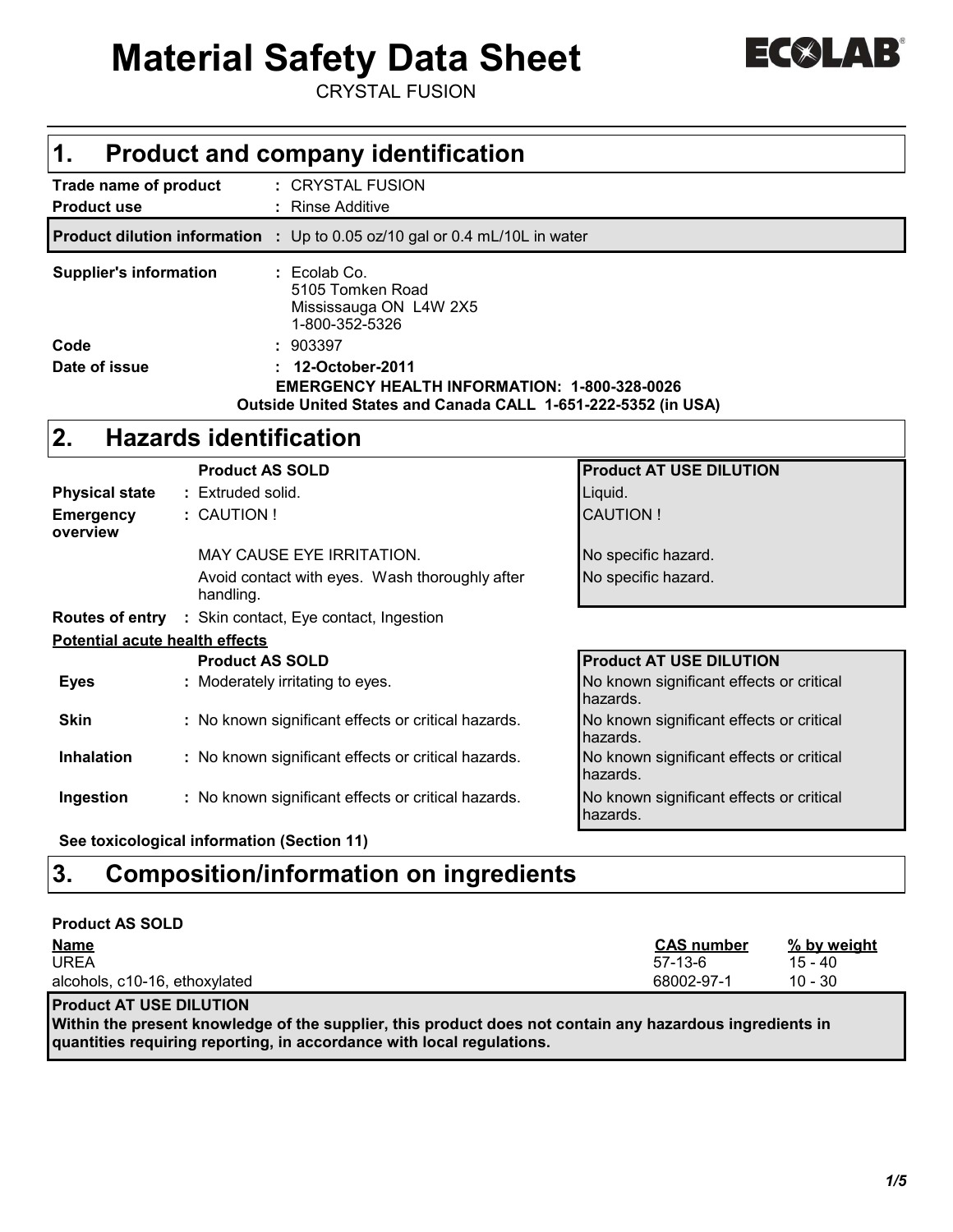| $\vert \mathbf{4} \vert$ | <b>First-aid measures</b>                                                                                                                                                                 |                                                                            |
|--------------------------|-------------------------------------------------------------------------------------------------------------------------------------------------------------------------------------------|----------------------------------------------------------------------------|
|                          | <b>Product AS SOLD</b>                                                                                                                                                                    | <b>Product AT USE DILUTION</b>                                             |
| Eye contact              | In case of contact, immediately flush eyes with plenty<br>÷<br>of water. Remove contact lenses and flush again. Get water for a few minutes.<br>medical attention if irritation persists. | No known effect after eye contact. Rinse with                              |
| <b>Skin contact</b>      | : No known effect after skin contact. Rinse with water<br>for a few minutes.                                                                                                              | No known effect after skin contact. Rinse with<br>water for a few minutes. |
| <b>Inhalation</b>        | : No special measures required. Treat symptomatically. No special measures required. Treat                                                                                                | symptomatically.                                                           |
| Ingestion                | : Get medical attention if symptoms occur.                                                                                                                                                | Get medical attention if symptoms occur.                                   |

#### **Fire-fighting measures 5.**

| <b>Product AS SOLD</b>                                  |                                                                                                                                                                             |
|---------------------------------------------------------|-----------------------------------------------------------------------------------------------------------------------------------------------------------------------------|
| <b>Auto-ignition temperature</b>                        | : Not available.                                                                                                                                                            |
| <b>Flammable limits</b>                                 | : Not available.                                                                                                                                                            |
| <b>Hazardous thermal</b><br>decomposition products      | : Decomposition products may include the following materials:<br>carbon dioxide<br>carbon monoxide<br>nitrogen oxides                                                       |
| <b>Special remarks on fire hazards : Not available.</b> |                                                                                                                                                                             |
| Special remarks on explosion<br>hazards                 | : Not available.                                                                                                                                                            |
| Fire-fighting media and<br>instructions                 | : Use an extinguishing agent suitable for the surrounding fire.                                                                                                             |
|                                                         | Dyke area of fire to prevent runoff.                                                                                                                                        |
|                                                         | No specific fire or explosion hazard.                                                                                                                                       |
| Special protective equipment<br>for fire-fighters       | : Fire-fighters should wear appropriate protective equipment and self-contained<br>breathing apparatus (SCBA) with a full face-piece operated in positive pressure<br>mode. |

#### **Accidental release measures 6.**

|                                     | <b>Product AS SOLD</b>                                                                            | <b>Product AT USE DILUTION</b>                                                                     |
|-------------------------------------|---------------------------------------------------------------------------------------------------|----------------------------------------------------------------------------------------------------|
| Personal<br>precautions             | : Use personal protective equipment as required.                                                  | Use personal protective equipment as<br>required.                                                  |
| <b>Environmental</b><br>precautions | : Avoid contact of large amounts of spilt material and<br>runoff with soil and surface waterways. | Avoid contact of large amounts of spilt<br>material and runoff with soil and surface<br>waterways. |
| <b>Methods for</b><br>cleaning up   | : Use a water rinse for final clean-up.                                                           | Use a water rinse for final clean-up.                                                              |

#### **Handling and storage 7.**

| <b>Handling</b> | <b>Product AS SOLD</b><br>: Avoid contact with eyes. Wash thoroughly after<br>handling.                                | <b>Product AT USE DILUTION</b><br>Wash thoroughly after handling. |
|-----------------|------------------------------------------------------------------------------------------------------------------------|-------------------------------------------------------------------|
| <b>Storage</b>  | : Keep out of reach of children. Store in a closed<br>container.<br>Do not store above the following temperature: 50°C | Keep out of reach of children.                                    |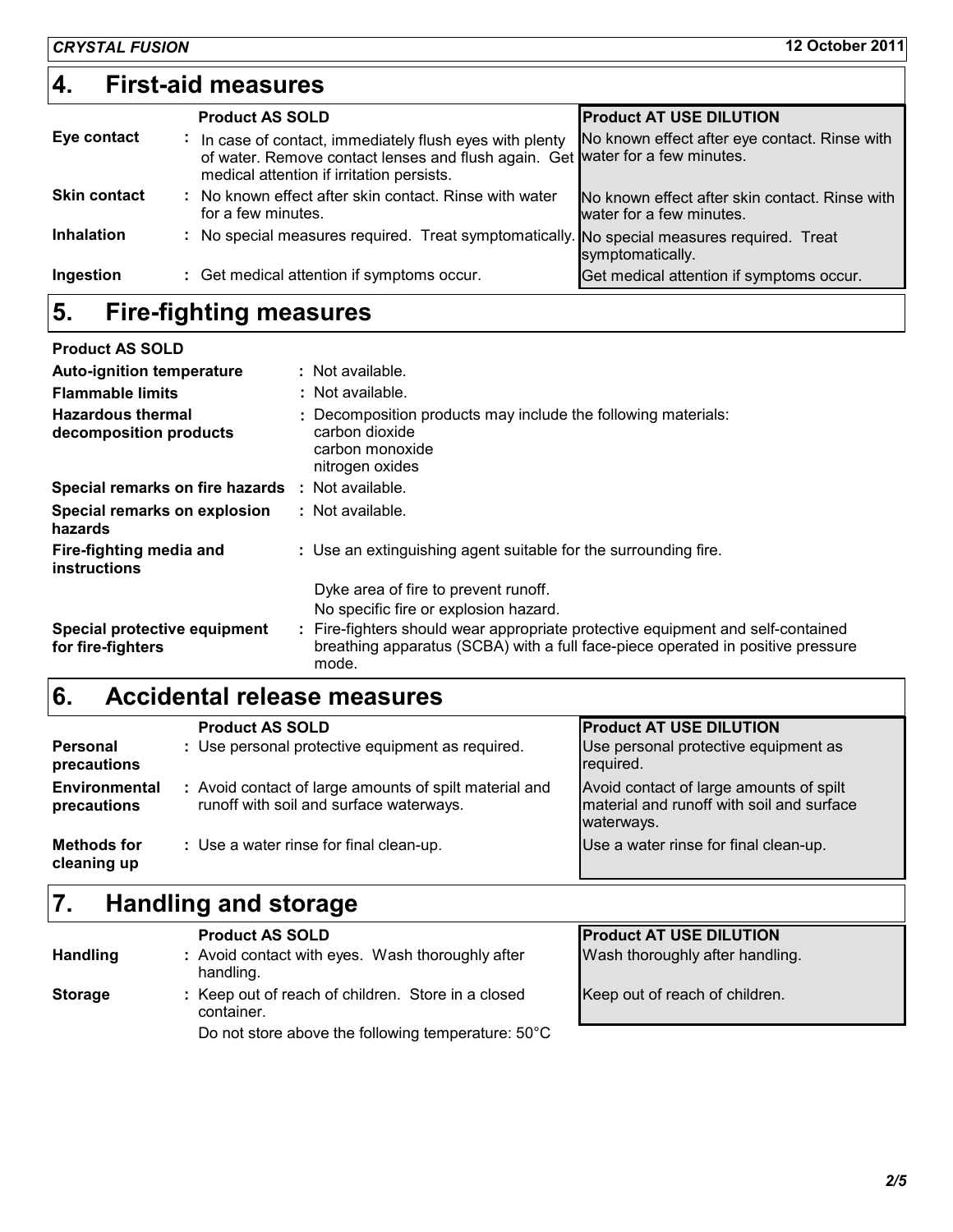## **Exposure controls/personal protection 8.**

|                                                                                    |  | <b>Product AS SOLD</b>                                                                                  |  |                        |  |                                                                   | <b>Product AT USE DILUTION</b>     |                                         |  |                                               |                                         |
|------------------------------------------------------------------------------------|--|---------------------------------------------------------------------------------------------------------|--|------------------------|--|-------------------------------------------------------------------|------------------------------------|-----------------------------------------|--|-----------------------------------------------|-----------------------------------------|
| <b>Engineering</b><br>measures                                                     |  | : Good general ventilation should be sufficient to control<br>worker exposure to airborne contaminants. |  |                        |  | to control worker exposure to airborne<br>contaminants.           |                                    |                                         |  | Good general ventilation should be sufficient |                                         |
| <b>Personal protection</b>                                                         |  |                                                                                                         |  |                        |  |                                                                   |                                    |                                         |  |                                               |                                         |
| <b>Eyes</b>                                                                        |  | : Eye protection should be used when splashing may<br>occur.                                            |  |                        |  | No protective equipment is needed under<br>normal use conditions. |                                    |                                         |  |                                               |                                         |
| <b>Hands</b>                                                                       |  | : No protective equipment is needed under normal use<br>conditions.                                     |  |                        |  |                                                                   | normal use conditions.             |                                         |  |                                               | No protective equipment is needed under |
| : No protective equipment is needed under normal use<br><b>Skin</b><br>conditions. |  |                                                                                                         |  | normal use conditions. |  |                                                                   |                                    | No protective equipment is needed under |  |                                               |                                         |
| : No special protection is required.<br><b>Respiratory</b>                         |  |                                                                                                         |  |                        |  |                                                                   | No special protection is required. |                                         |  |                                               |                                         |
| <b>Occupational exposure limits</b>                                                |  | TWA (8 hours)                                                                                           |  | STEL (15 mins)         |  | Ceiling                                                           |                                    |                                         |  |                                               |                                         |
|                                                                                    |  |                                                                                                         |  |                        |  |                                                                   |                                    |                                         |  |                                               |                                         |

| Occupational exposure limits | IWA 18 NOURSI         |     |                         | STEL (15 MINS) |                          |  | <b>Celling</b> |  |                  |              |                  |
|------------------------------|-----------------------|-----|-------------------------|----------------|--------------------------|--|----------------|--|------------------|--------------|------------------|
| Ingredient                   | List name             | ppm | ma/m <sup>3</sup> Other |                | mg/m $^3$ Other<br>ppm   |  |                |  | $ppm \mid mg/m3$ | <b>Other</b> | <b>Notations</b> |
| <b>urea</b>                  | <b>US AIHA 5/2010</b> |     | 10                      |                | $\overline{\phantom{0}}$ |  |                |  |                  |              |                  |

#### **Physical and chemical properties 9.**

|                                          | <b>Product AS SOLD</b>                                                    | <b>Product AT USE DILUTION</b> |
|------------------------------------------|---------------------------------------------------------------------------|--------------------------------|
| <b>Physical state</b>                    | : Extruded solid.                                                         | Liquid.                        |
| <b>Flash point</b>                       | : $>100^{\circ}$ C                                                        | $>100^{\circ}$ C               |
|                                          | Product does not support combustion.                                      |                                |
| Colour                                   | : Green [Dark]                                                            | Colourless.                    |
| Odour                                    | : Odourless                                                               | <b>Odourless</b>               |
| рH                                       | : 4.5 to 7 [Conc. (% w/w): $1\%$ ]                                        | $6.5 \text{ to } 8.5$          |
| Boiling/condensation : Not available.    |                                                                           |                                |
| point                                    |                                                                           |                                |
| <b>Melting/freezing : Not available.</b> |                                                                           |                                |
| point                                    |                                                                           |                                |
| <b>Relative density : Not available.</b> |                                                                           |                                |
| Vapour pressure : Not available.         |                                                                           |                                |
| Vapour density : Not available.          |                                                                           |                                |
| <b>Odour threshold : Not available.</b>  |                                                                           |                                |
| Evaporation rate : Not available.        |                                                                           |                                |
| <b>Viscosity</b>                         | : Not available.                                                          |                                |
| <b>Dispersibility</b>                    | : Not available.                                                          |                                |
| properties                               |                                                                           |                                |
| <b>Solubility</b>                        | : Easily soluble in the following materials: cold water<br>and hot water. |                                |
| $LogK_{ow}$                              | : Not available.                                                          |                                |

## **Stability and reactivity 10.**

| <b>Product AS SOLD</b>                     |                                                                                                                  |
|--------------------------------------------|------------------------------------------------------------------------------------------------------------------|
| <b>Stability</b>                           | : The product is stable. Under normal conditions of storage and use, hazardous<br>polymerisation will not occur. |
| <b>Conditions of instability</b>           | $:$ Not available.                                                                                               |
| <b>Reactivity</b>                          | $:$ Not available.                                                                                               |
| <b>Hazardous decomposition</b><br>products | : Under normal conditions of storage and use, hazardous decomposition products should<br>not be produced.        |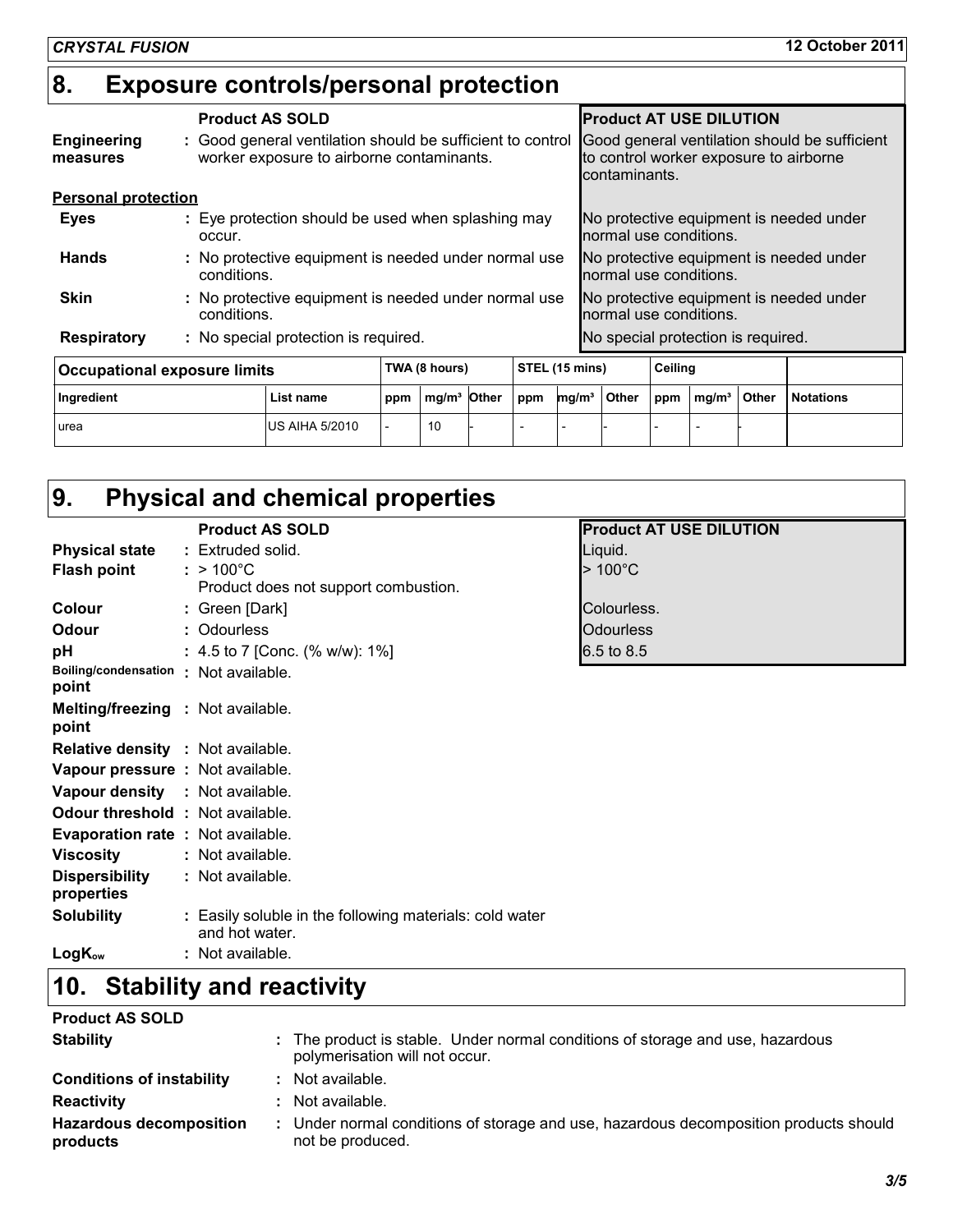## **10. Stability and reactivity**

**Hazardous polymerisation :** Under normal conditions of storage and use, hazardous polymerisation will not occur.

## **11. Toxicological information**

### **Potential acute health effects**

|                                                                                    | <b>Product AS SOLD</b>                              |                                                     |                                                     | <b>Product AT USE DILUTION</b>                       |                |  |
|------------------------------------------------------------------------------------|-----------------------------------------------------|-----------------------------------------------------|-----------------------------------------------------|------------------------------------------------------|----------------|--|
| <b>Eyes</b>                                                                        |                                                     | : Moderately irritating to eyes.                    |                                                     | No known significant effects or critical<br>hazards. |                |  |
| <b>Skin</b>                                                                        |                                                     | : No known significant effects or critical hazards. |                                                     | No known significant effects or critical<br>hazards. |                |  |
| <b>Inhalation</b>                                                                  |                                                     | : No known significant effects or critical hazards. |                                                     | No known significant effects or critical<br>hazards. |                |  |
| Ingestion                                                                          | : No known significant effects or critical hazards. |                                                     |                                                     | No known significant effects or critical<br>hazards. |                |  |
| <b>Product AS SOLD</b>                                                             |                                                     |                                                     |                                                     |                                                      |                |  |
| <b>Potential chronic health effects</b>                                            |                                                     |                                                     |                                                     |                                                      |                |  |
| <b>Carcinogenic effects</b><br>: No known significant effects or critical hazards. |                                                     |                                                     |                                                     |                                                      |                |  |
| <b>Mutagenic effects</b><br>: No known significant effects or critical hazards.    |                                                     |                                                     |                                                     |                                                      |                |  |
| <b>Teratogenic effects</b><br>: No known significant effects or critical hazards.  |                                                     |                                                     |                                                     |                                                      |                |  |
| <b>Reproductive effects</b><br>: No known significant effects or critical hazards. |                                                     |                                                     |                                                     |                                                      |                |  |
| <b>Sensitization to Product</b>                                                    |                                                     |                                                     | : No known significant effects or critical hazards. |                                                      |                |  |
| <b>Synergistic products</b><br>(toxicologically)                                   |                                                     | : Not available.                                    |                                                     |                                                      |                |  |
| <b>Toxicity data</b>                                                               |                                                     |                                                     |                                                     |                                                      |                |  |
| Product/ingredient name                                                            |                                                     | <b>Test</b>                                         | Route                                               | Result                                               | <b>Species</b> |  |
| urea                                                                               |                                                     | LD50                                                | Oral                                                | $11$ g/kg                                            | Mouse          |  |
|                                                                                    |                                                     | LD50                                                | Oral                                                | 8471 mg/kg                                           | Rat            |  |
| <b>Other adverse effects</b>                                                       |                                                     |                                                     |                                                     |                                                      |                |  |
| <b>Target organs</b>                                                               |                                                     | : Not available.                                    |                                                     |                                                      |                |  |
| <b>Ecological information</b><br>12.                                               |                                                     |                                                     |                                                     |                                                      |                |  |
| <b>Ecotoxicity</b>                                                                 |                                                     | Not reported                                        |                                                     |                                                      |                |  |
| 13.<br><b>Disposal considerations</b>                                              |                                                     |                                                     |                                                     |                                                      |                |  |
|                                                                                    |                                                     |                                                     |                                                     |                                                      |                |  |

**Product AS SOLD Product AT USE DILUTION**

Diluted product can be flushed to sanitary sewer. **:** Discard empty container in trash. **Waste disposal**

Diluted product can be flushed to sanitary sewer. Discard empty container in trash.

### **14. Transport information**

**Certain shipping modes or package sizes may have exceptions from the transport regulations. The classification provided may not reflect those exceptions and may not apply to all shipping modes or package sizes.**

**Product AS SOLD**

**TDG Classification Not regulated.**

**For transport in bulk or using IMDG regulations, see shipping documents for specific transportation information.**

**Product AT USE DILUTION** Not intended for transport.